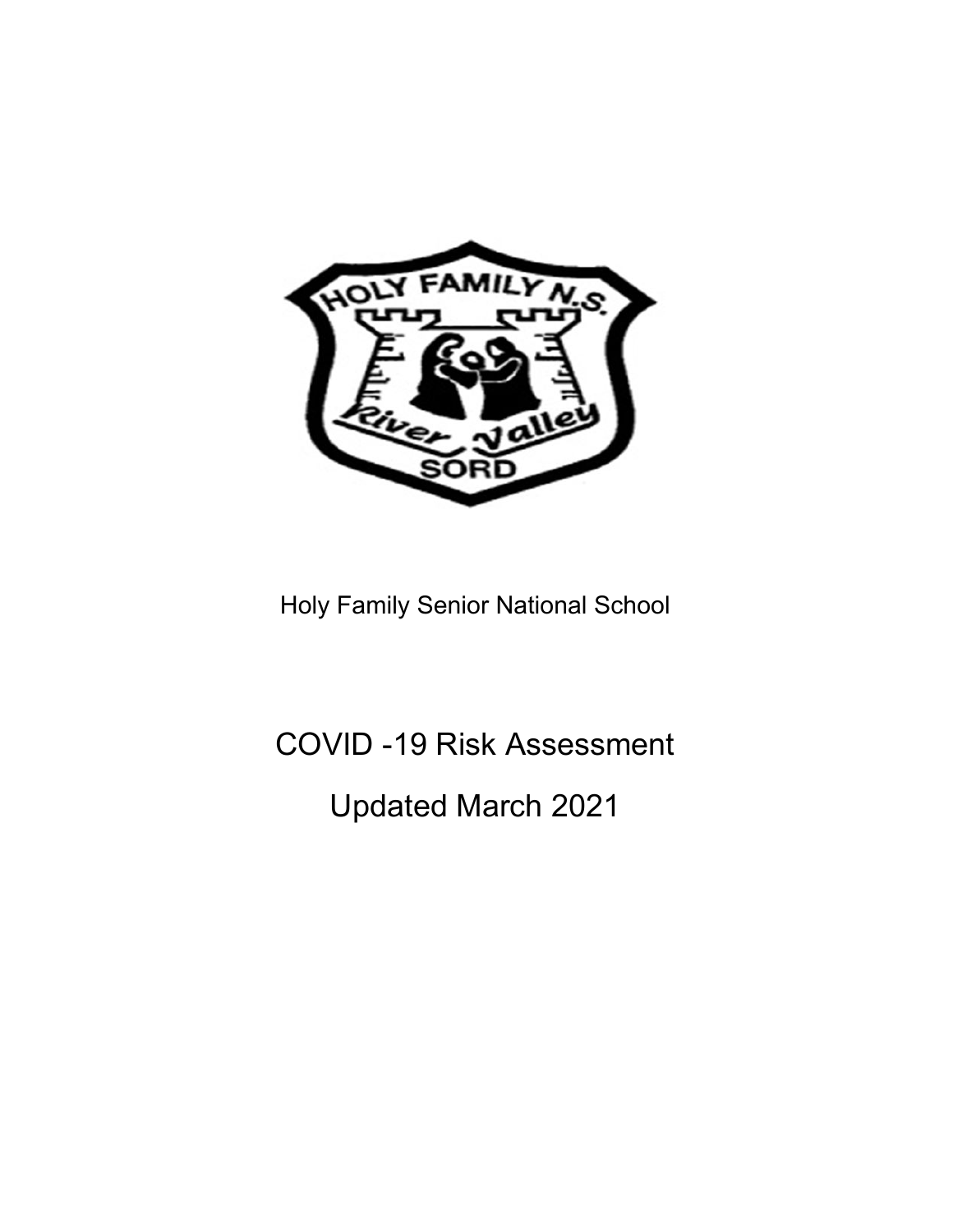| <b>Risks</b>               | <b>Risk</b><br><b>Assessment</b> | <b>Control</b><br><b>Measures</b>                                          | <b>Responsible</b><br><b>Staff</b><br><b>Member</b> | <b>Reviewed</b>   |
|----------------------------|----------------------------------|----------------------------------------------------------------------------|-----------------------------------------------------|-------------------|
| Classroom                  | Medium                           | Social distancing<br>rules, hand<br>washing and<br>sanitising              | Class teacher                                       | <b>March 2021</b> |
| Classroom art<br>materials | Medium                           | Paint brushes<br>assigned to each<br>pupil and<br>equipment to<br>each pod | Class teacher                                       | March 2021        |
| Classroom<br>stationery    | Medium                           | Every child has<br>their own<br>personal<br>stationery                     | Class teacher                                       | <b>March 2021</b> |
| Ipads                      | Medium                           | All children are<br>to sanitise their<br>hands before<br>and after use     | <b>Class Teacher</b>                                | March 2021        |
| Playground                 | High                             | Staggered<br>breaks<br>Social distancing                                   | <b>All Teachers</b><br><b>SNAs</b>                  | March 2021        |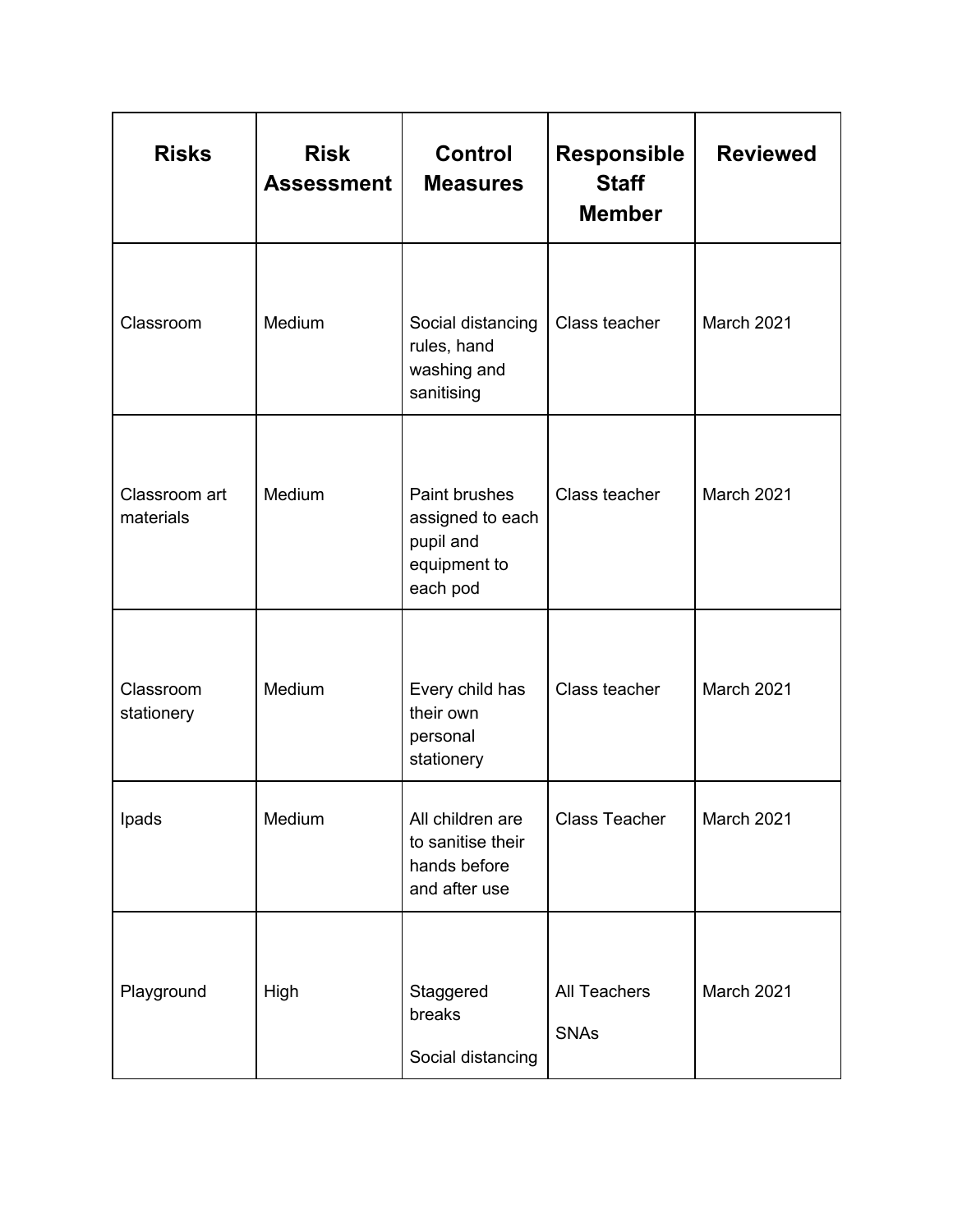| Playground<br>First-Aid | High | Social distancing<br>guidelines are<br>NOT to be<br>followed. Staff to<br>wear appropriate<br>PPE. | <b>All Teachers</b><br><b>SNAs</b> | March 2021 |
|-------------------------|------|----------------------------------------------------------------------------------------------------|------------------------------------|------------|
|-------------------------|------|----------------------------------------------------------------------------------------------------|------------------------------------|------------|

| <b>Risks</b>                                                                                                                       | <b>Risk</b><br><b>Assessment</b> | <b>Control</b><br><b>Measures</b>                                                                                                  | <b>Responsible</b><br><b>Staff</b><br><b>Member</b> | <b>Reviewed</b>   |
|------------------------------------------------------------------------------------------------------------------------------------|----------------------------------|------------------------------------------------------------------------------------------------------------------------------------|-----------------------------------------------------|-------------------|
| Playground<br>Sudden illness                                                                                                       | High                             | Take the pupil to<br>the designated<br>isolation space<br>for COVID-19<br>suspected<br>illness<br>Inform the<br>parents            | <b>All Teachers</b><br><b>SNAs</b>                  | <b>March 2021</b> |
| Aggressive or<br>violent behaviour<br>on the<br>playground                                                                         | Low                              | Observe social<br>distancing<br>guidelines, Class<br>bubbles kept<br>separate)                                                     | <b>All Teachers</b>                                 | March 2021        |
| Are there<br>students with<br>disabilities<br>including<br>physical<br>disability, vision<br>impairment,<br>hearing<br>impairment, | Medium                           | The suitability of<br>the task is risk<br>assessed.<br><b>Ensure students</b><br>understand<br>teacher's<br>instruction.<br>Ensure | <b>All Teachers</b><br><b>SNAs</b>                  | March 2021        |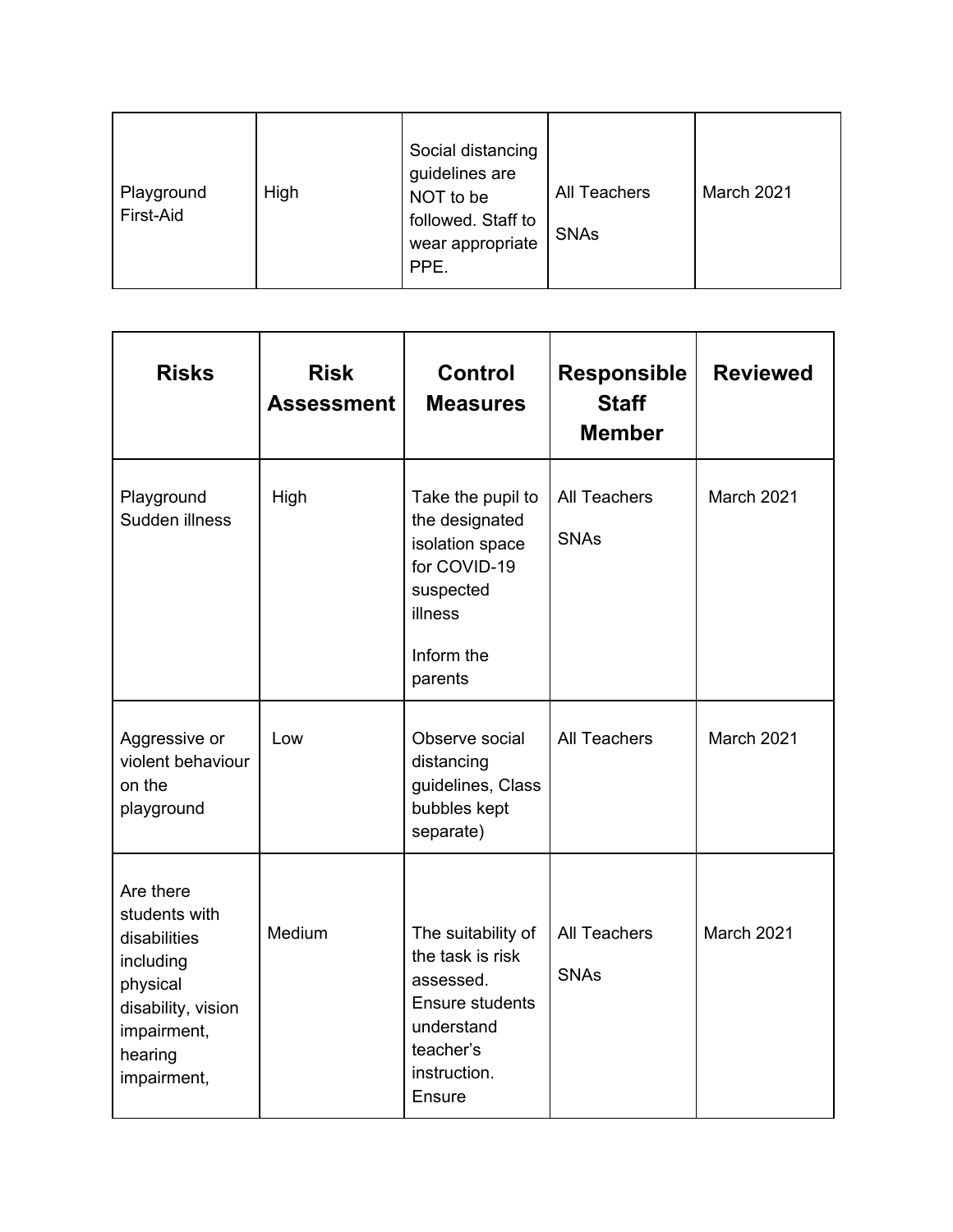| intellectual<br>disability or<br>mental health<br>condition?                                                                                               |                   | access/egress is<br>not restricted                                                                                                             |                                    |                 |
|------------------------------------------------------------------------------------------------------------------------------------------------------------|-------------------|------------------------------------------------------------------------------------------------------------------------------------------------|------------------------------------|-----------------|
| Are there<br>students whose<br>first language is<br>not English and<br>who may require<br>extra focus with<br>respect to safety,<br>health and<br>welfare? | Medium            | <b>Ensure students</b><br>understand<br>teacher's<br>instruction.<br>Place signage in<br>appropriate<br>locations as<br>directed by<br>teacher | <b>All Teachers</b><br><b>SNAs</b> | March 2021      |
| <b>Risks</b>                                                                                                                                               | <b>Risk</b>       | <b>Control</b>                                                                                                                                 | <b>Responsible</b>                 | <b>Reviewed</b> |
|                                                                                                                                                            | <b>Assessment</b> | <b>Measures</b>                                                                                                                                | <b>Staff</b><br><b>Member</b>      |                 |
| Are there<br>students with<br>challenging<br>behaviour that<br>could increase<br>the potential for<br>injury to occur?                                     | Medium            | School<br>Behaviour policy<br>in place                                                                                                         | Principal                          | March 2021      |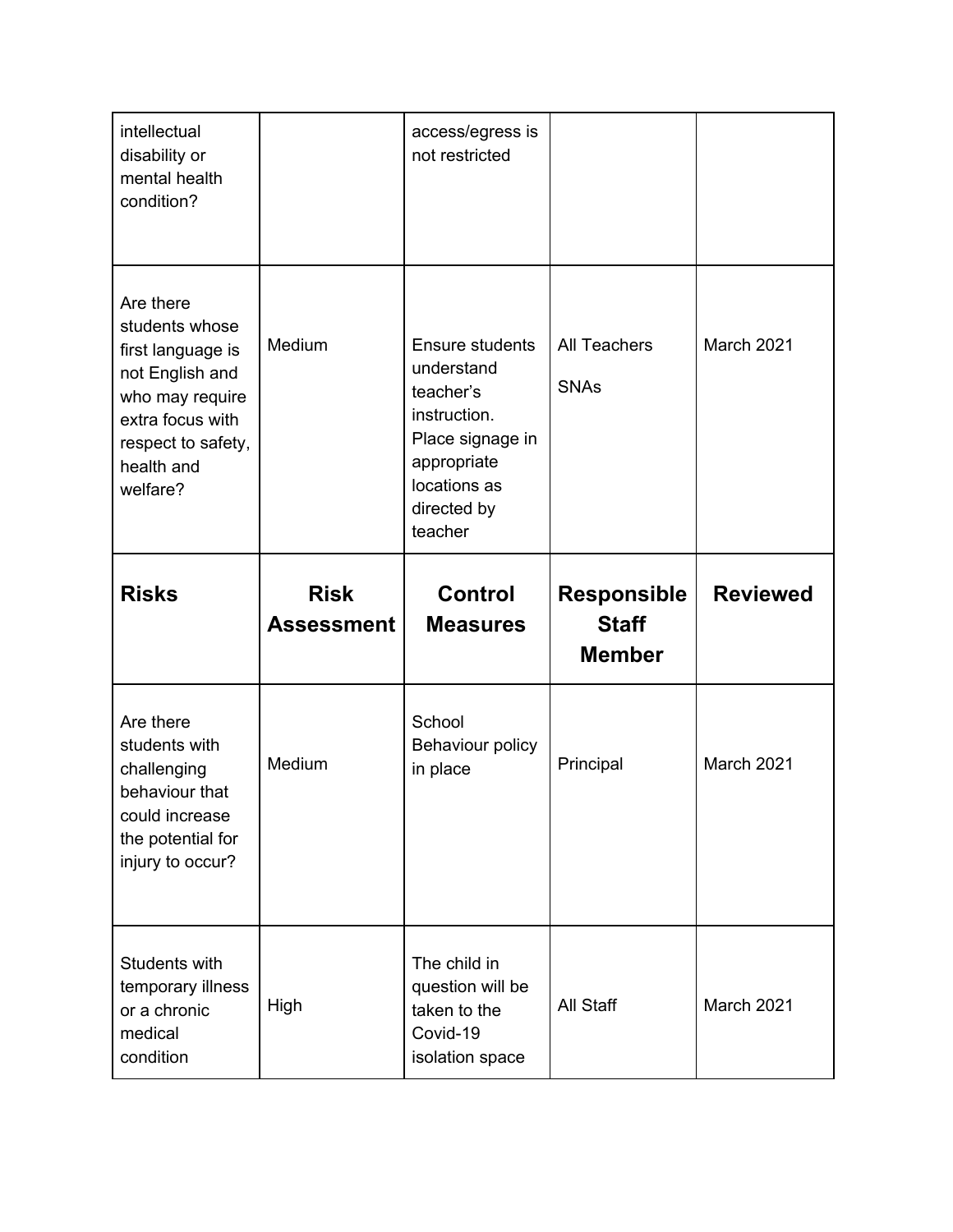|                                                                                               |                                  | and parents<br>informed                                                                                                                                                                                       |                                                     |                 |
|-----------------------------------------------------------------------------------------------|----------------------------------|---------------------------------------------------------------------------------------------------------------------------------------------------------------------------------------------------------------|-----------------------------------------------------|-----------------|
| Restricted<br>access/egress                                                                   | Medium                           | School<br>emergency<br>evacuation plan<br>has been<br>developed which<br>covers all areas,<br>processes and<br>identifies those<br>people who may<br>be at risk                                               | All Staff                                           | March 2021      |
| Person/s on the<br>premises without<br>the knowledge of<br>principal or other<br>staff member | High                             | Ensure that all<br>entrance doors<br>to the school are<br>closed and<br>locked and<br>visitors must<br>communicate<br>with the<br>secretary at<br>main door and<br>sign contact<br>tracing book on<br>arrival | Principal and<br>Secretary                          | March 2021      |
| <b>Risks</b>                                                                                  | <b>Risk</b><br><b>Assessment</b> | <b>Control</b><br><b>Measures</b>                                                                                                                                                                             | <b>Responsible</b><br><b>Staff</b><br><b>Member</b> | <b>Reviewed</b> |
| Students being<br>picked up by<br>another parent/<br>guardian/                                | High                             | Establish a<br>protocol<br>whereby<br>parents/<br>guardians inform                                                                                                                                            | All Staff                                           | March 2021      |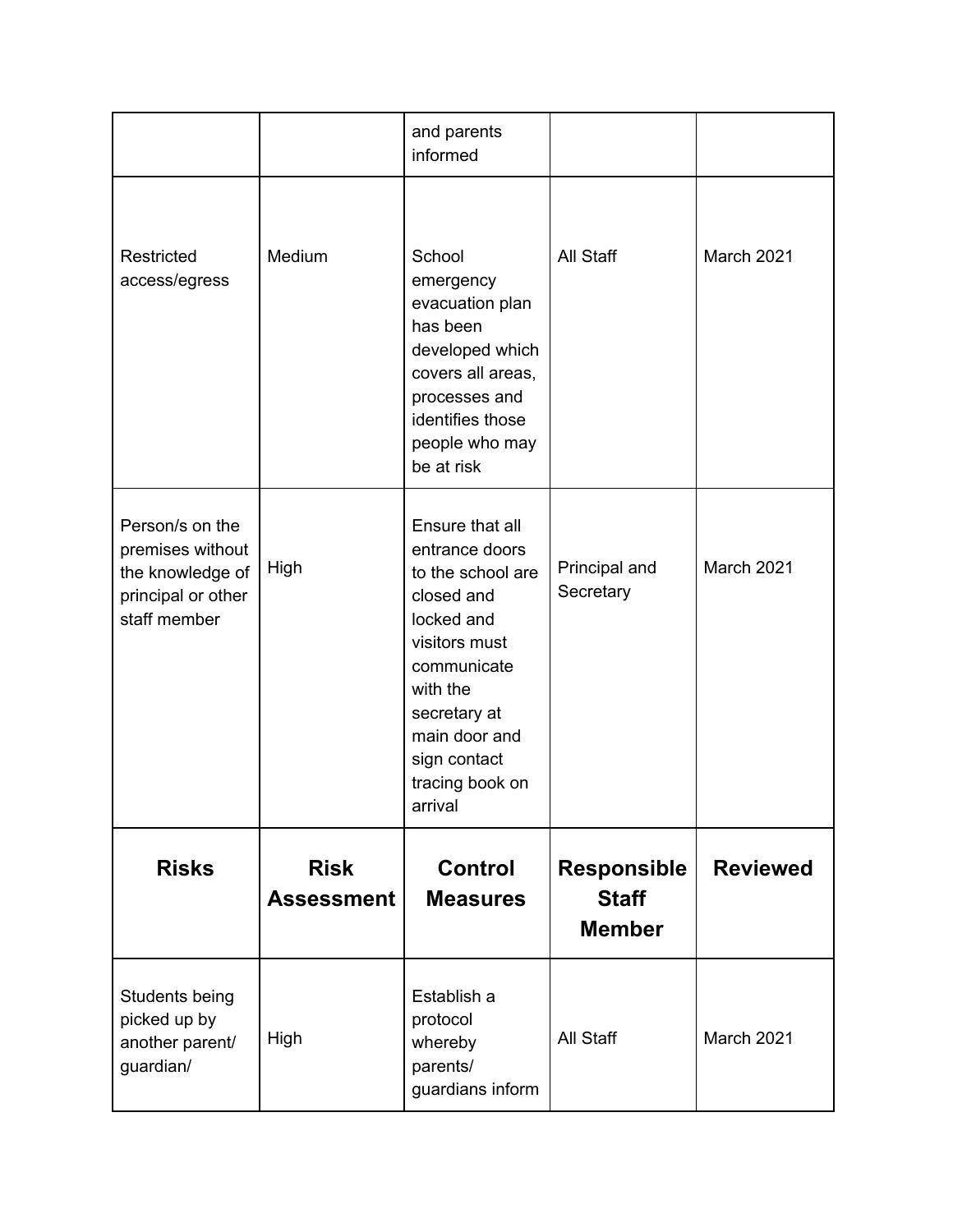| designated<br>person                                      |      | the school if<br>another person<br>is to collect<br>student other<br>than designated                                                                                                                                                                                                                       |           |            |
|-----------------------------------------------------------|------|------------------------------------------------------------------------------------------------------------------------------------------------------------------------------------------------------------------------------------------------------------------------------------------------------------|-----------|------------|
| Unsuitable<br>layout of<br>Workstation                    | High | Workstations<br>within<br>classrooms are<br>arranged<br>accordingly to<br>adhere to social<br>distancing.<br>Yellow tape in<br>place.                                                                                                                                                                      | All Staff | March 2021 |
| Stress and<br>effects of<br>physical and<br>mental health | High | Employees and<br>children's<br>serious health<br>and safety<br>concerns about<br>their work<br>environment are<br>addressed.<br>Focus on<br>wellbeing,<br><b>Mental Health</b><br>and SPHE.<br><b>Wellbeing Staff</b><br>informed of<br>Employee<br>Assistance<br>Programme and<br>Wellbeing<br>Resources. | All Staff | March 2021 |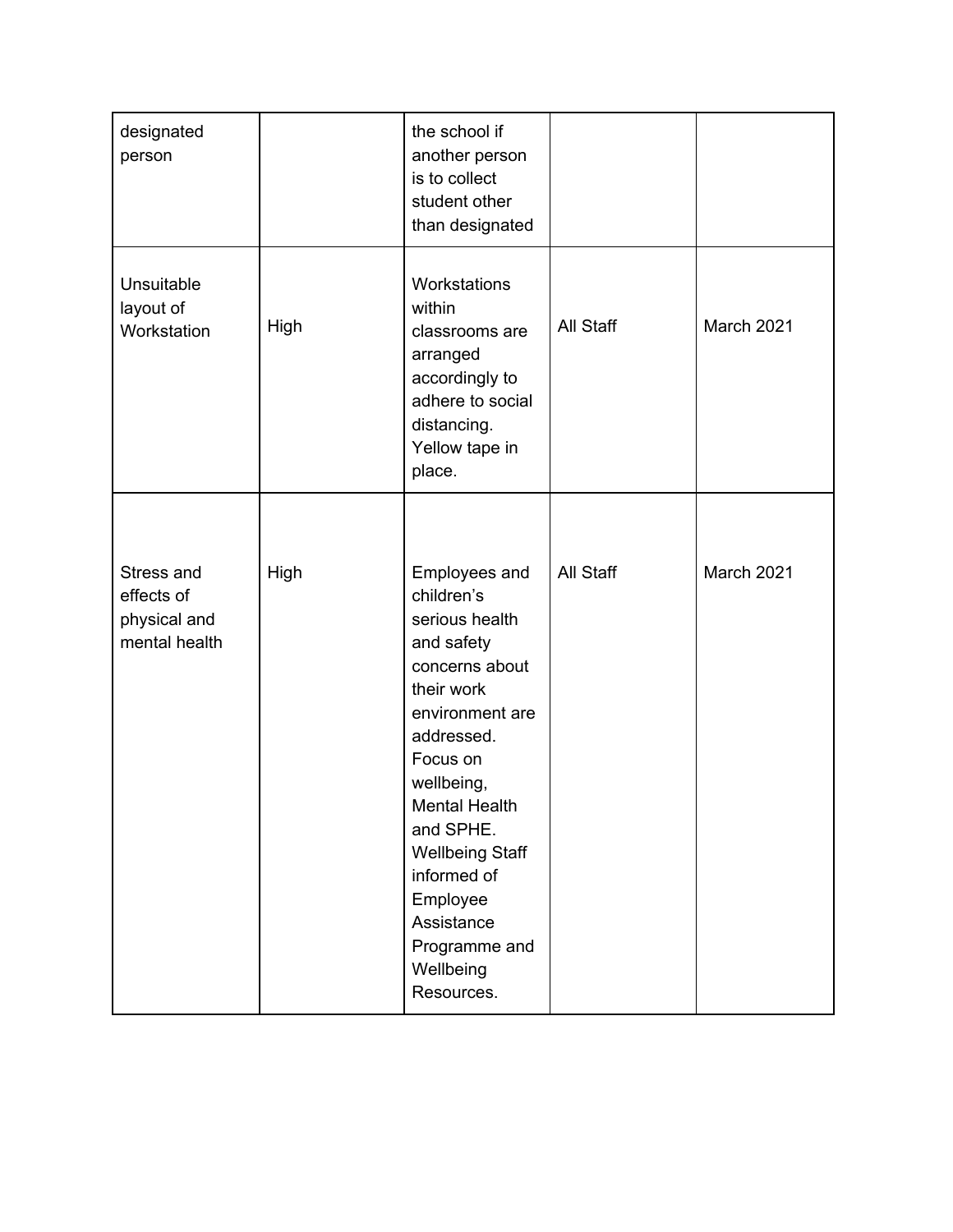| Contact with<br>biological agents | High                             | If there is risk to<br>exposure of a<br>highly infectious<br>agent, all<br>members of the<br>school<br>community must<br>take measures | All Staff                                           | March 2021      |
|-----------------------------------|----------------------------------|----------------------------------------------------------------------------------------------------------------------------------------|-----------------------------------------------------|-----------------|
|                                   |                                  | to avoid<br>exposure where<br>possible.                                                                                                |                                                     |                 |
| <b>Risks</b>                      | <b>Risk</b><br><b>Assessment</b> | <b>Control</b><br><b>Measures</b>                                                                                                      | <b>Responsible</b><br><b>Staff</b><br><b>Member</b> | <b>Reviewed</b> |
| Working alone or<br>in isolation  | High                             | A suitable<br>means of<br>communication<br>is established<br>with the lone<br>worker, e.g.<br>caretaker has<br>mobile phone            | Caretaker                                           | March 2021      |
| Accidents or<br>emergencies       | High                             | Foreseeable<br>events have<br>been identified.<br>Personal<br>protective<br>equipment<br>(PPE) is<br>provided where<br>required        | Principal                                           | March 2021      |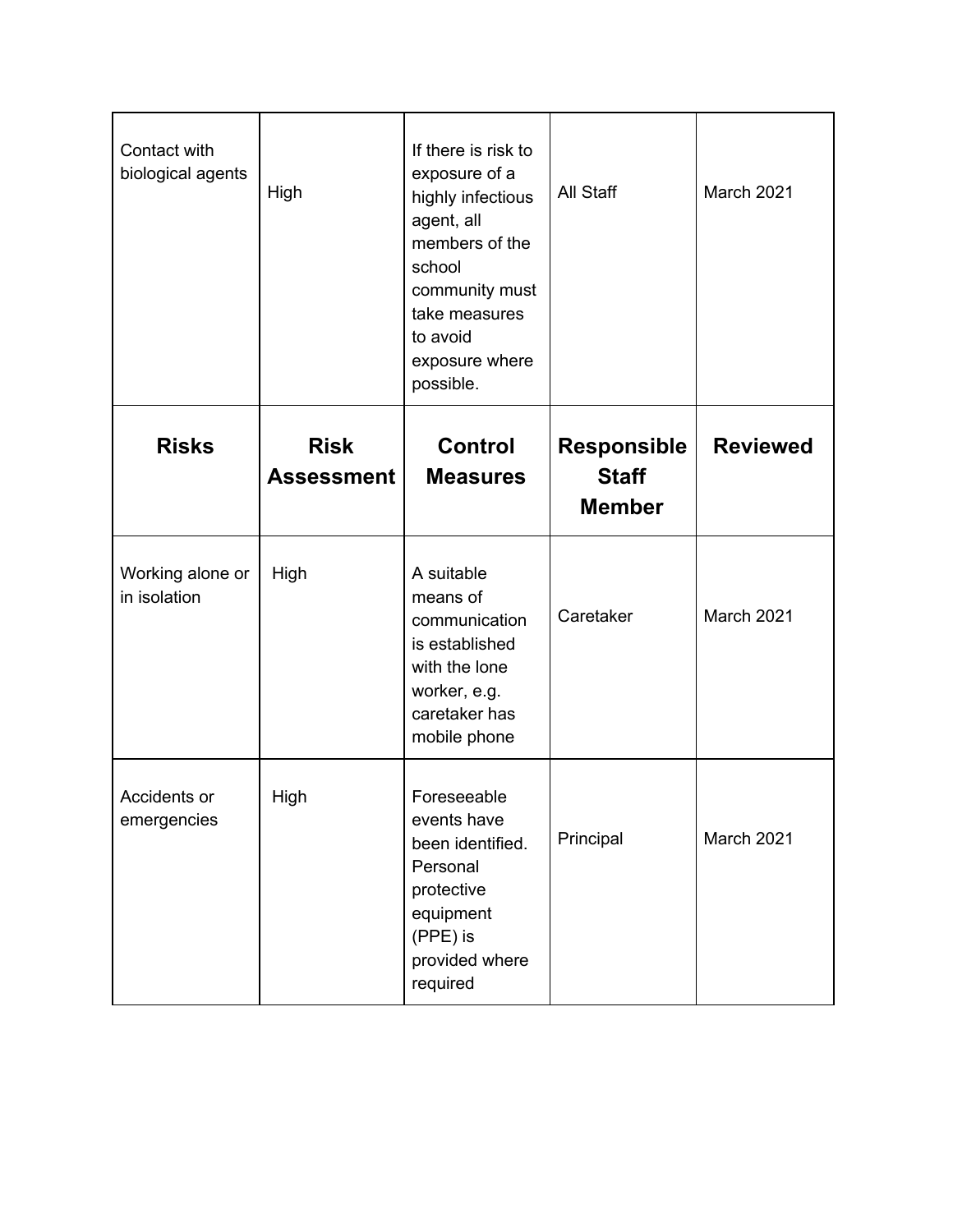| Inadequate<br>access and<br>egress    | High                             | Establish and<br>follow school<br>agreed<br>procedures,<br>control of<br>exits/entrances<br>etc. following<br>Covid-19 social<br>distancing,<br>designated<br>gates for<br>classes/year<br>groups                                  | Board of<br>Management,<br>Principal and all<br>staff members | March 2021      |
|---------------------------------------|----------------------------------|------------------------------------------------------------------------------------------------------------------------------------------------------------------------------------------------------------------------------------|---------------------------------------------------------------|-----------------|
| Extra-Curricular<br><b>Activities</b> | High                             | We will be<br>following the<br><b>HSE Covid-19</b><br>guidelines with<br>regard to<br>attending<br>sporting events<br>and<br>extra-curricular<br>activities.<br>Currently, there<br>are no after<br>school activities<br>in place. | All Staff                                                     | March 2021      |
| <b>Risks</b>                          | <b>Risk</b><br><b>Assessment</b> | <b>Control</b><br><b>Measures</b>                                                                                                                                                                                                  | <b>Responsible</b><br><b>Staff</b><br><b>Member</b>           | <b>Reviewed</b> |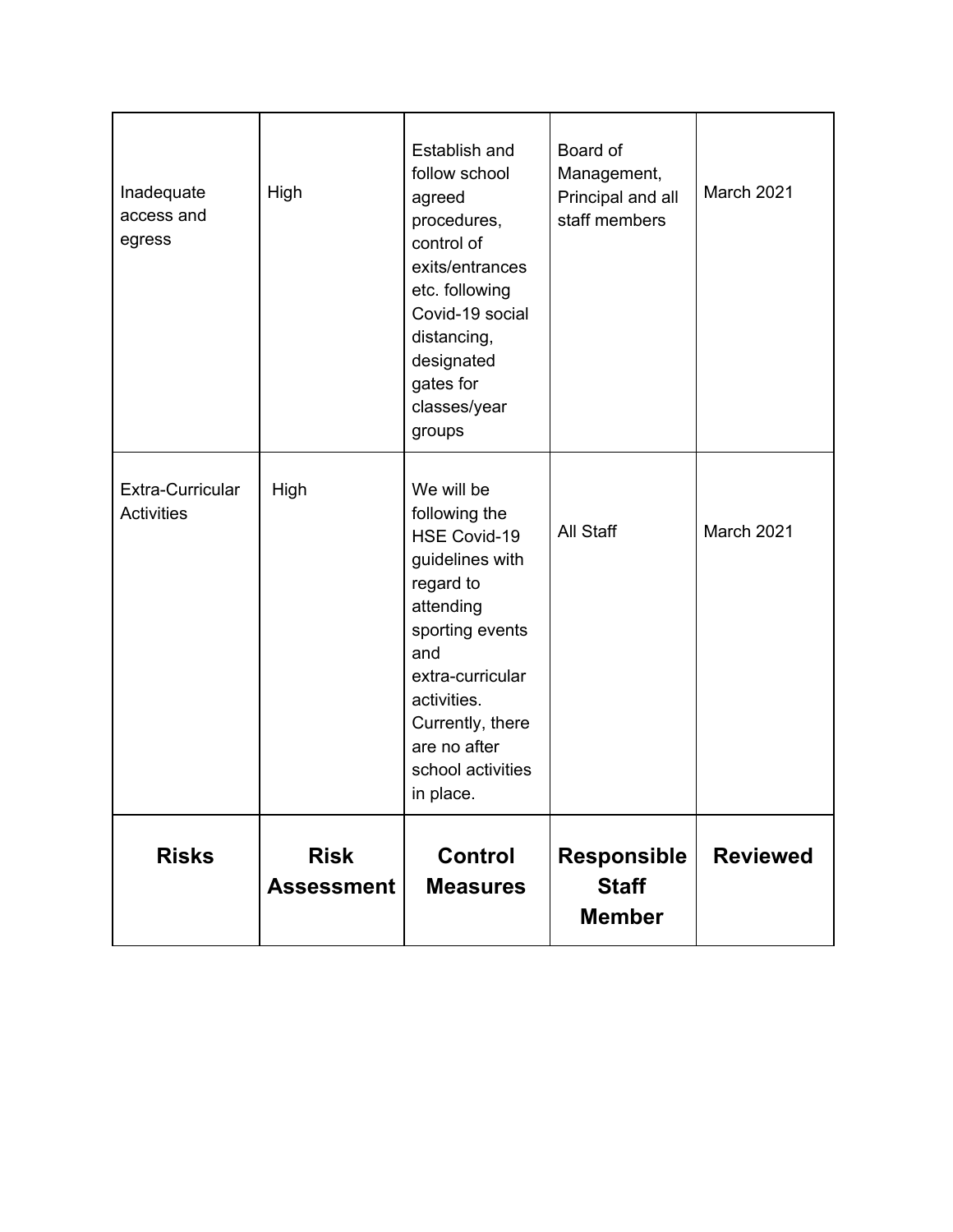| Cleaning                                     | High | Covid-19                                                                                                                                                      | B.O.M.                 |            |
|----------------------------------------------|------|---------------------------------------------------------------------------------------------------------------------------------------------------------------|------------------------|------------|
|                                              |      | Cleaning<br>guidelines being<br>followed. Extra                                                                                                               |                        | March 2021 |
|                                              |      | hours for<br>cleaning each<br>week. Person                                                                                                                    | <b>Rapier Cleaners</b> |            |
|                                              |      | employed by<br><b>BOM</b> to check<br>classroom                                                                                                               | All Staff              |            |
|                                              |      | supplies and<br>clean common<br>touch areas                                                                                                                   |                        |            |
|                                              |      | once during<br>school day.<br>Staff responsible                                                                                                               |                        |            |
|                                              |      | for their own<br>work stations.<br>Cleaning                                                                                                                   |                        |            |
|                                              |      | supplies<br>available for all<br>staff.                                                                                                                       |                        |            |
| Personal<br>Protective<br>Equipment<br>(PPE) | High | PPE is provided<br>has been<br>provided to each<br>staff member.<br>Extra supplies<br>are available<br>from the DP's<br>office.                               | Principal              | March 2021 |
|                                              |      | <b>SNAs and SETs</b><br>are to wear<br>medical grade<br>face masks, EN<br>16483. Masks to<br>be changed at<br>breaktimes;<br>when going to<br>toilet and when |                        |            |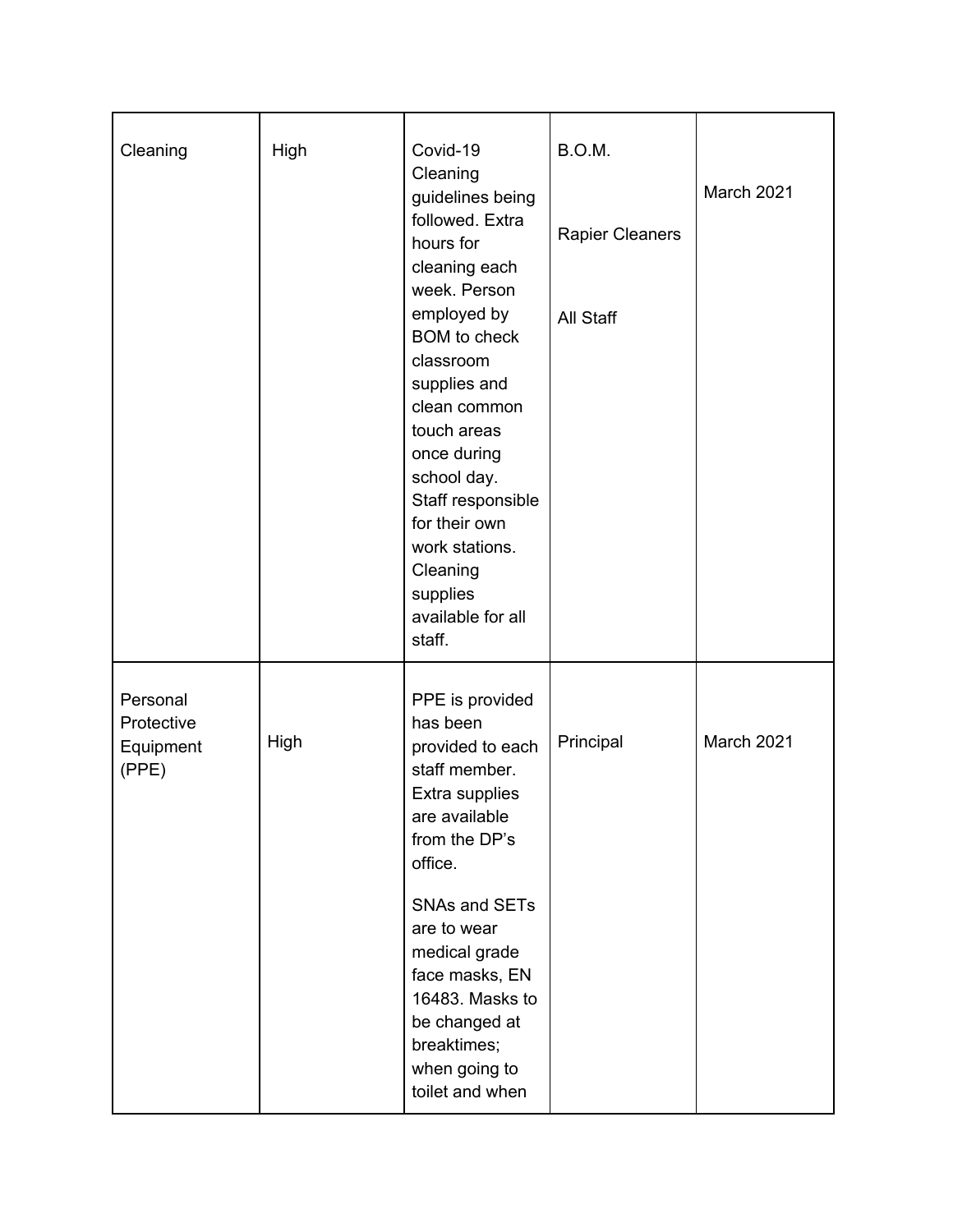|                                                                    |        | changing class<br>rooms.                                                                                                                                                                                                                                    |           |            |
|--------------------------------------------------------------------|--------|-------------------------------------------------------------------------------------------------------------------------------------------------------------------------------------------------------------------------------------------------------------|-----------|------------|
|                                                                    |        | <b>Medical Grade</b><br>face masks<br>164483 are<br>available to all<br>staff members.                                                                                                                                                                      |           |            |
|                                                                    |        | Parents/Guardia<br>ns advised that<br>while children<br>are not required<br>to wear face<br>masks, they may<br>do so if they<br>wish.                                                                                                                       |           |            |
|                                                                    |        |                                                                                                                                                                                                                                                             |           |            |
| Ride On<br>Lawnmower/<br>Pressure<br>Washer/Strimme<br>r/Equipment | Medium | Equipment to be<br>cleaned and<br>sanitised after<br>each use                                                                                                                                                                                               | Caretaker | March 2021 |
| Staffroom/Kitche<br>n                                              | High   | Sanitisation of<br>hands on entry.<br>Social distancing<br>of 2 metres to be<br>maintained.<br>Tables and<br>chairs to be<br>sanitised before<br>and after use.<br>Use your own<br>utensils. Contact<br>tracing log to be<br>completed.<br>Masks only to be | All Staff | March 2021 |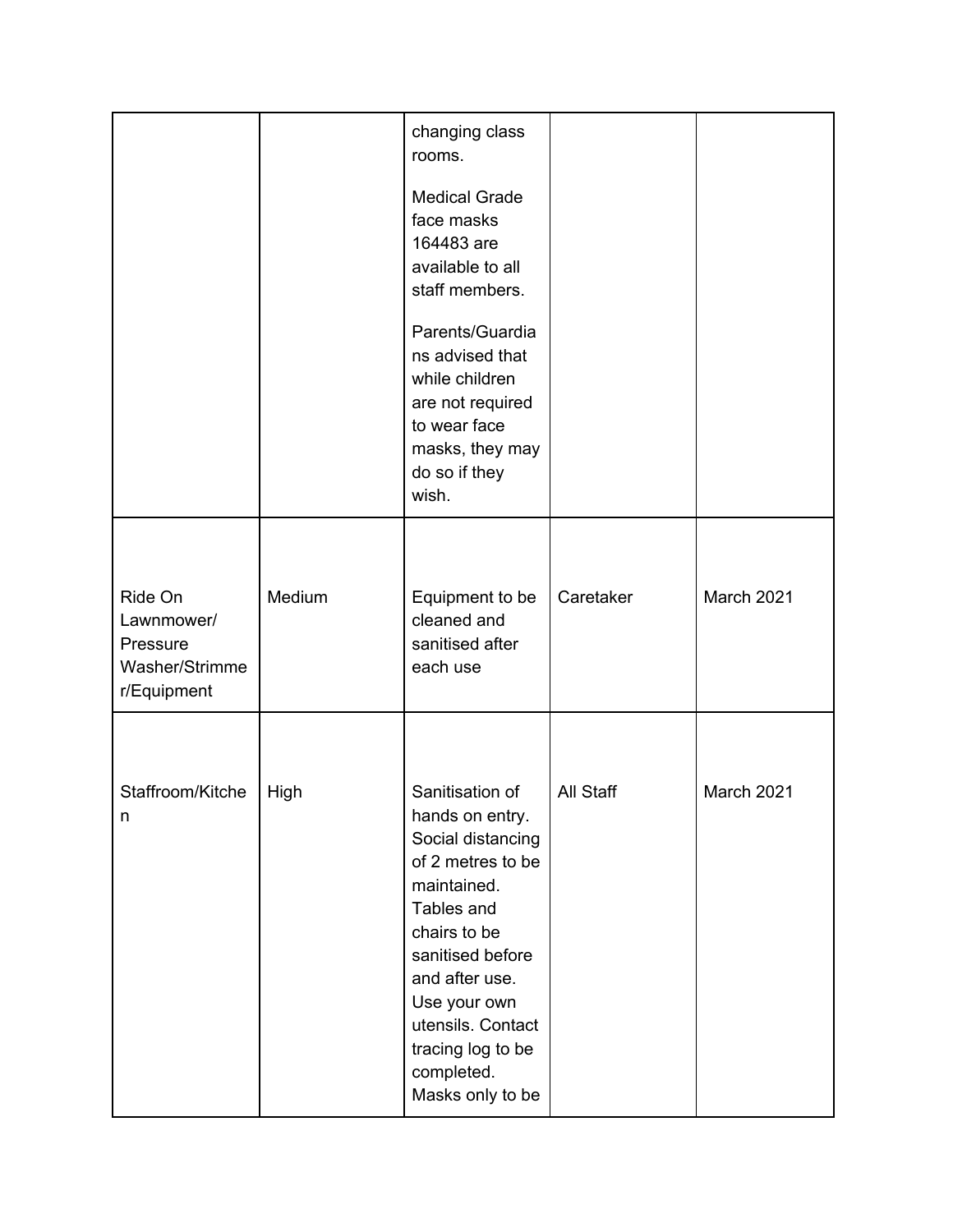|                                         |                                  | removed while<br>eating.Sterilise<br>hands on exit.<br>Windows open<br>as much as<br>possible to<br>increase air flow.                                                                     |                                                     |                 |
|-----------------------------------------|----------------------------------|--------------------------------------------------------------------------------------------------------------------------------------------------------------------------------------------|-----------------------------------------------------|-----------------|
| <b>Risks</b>                            | <b>Risk</b><br><b>Assessment</b> | <b>Control</b><br><b>Measures</b>                                                                                                                                                          | <b>Responsible</b><br><b>Staff</b><br><b>Member</b> | <b>Reviewed</b> |
| PE Equipment                            | High                             | PE equipment is<br>to be cleaned on<br>a regular basis,<br>e.g, after use.                                                                                                                 | <b>All Teachers</b>                                 | March 2021      |
|                                         |                                  | Children sanitise<br>their hands on<br>entry to PE hall<br>and wash their<br>hands after use                                                                                               |                                                     |                 |
| Administering<br>personal<br>medication | High                             | Use gloves, an<br>apron and a<br>mask when<br>administering<br>personal<br>medication and<br>dispose of it<br>appropriately.<br>Social<br>Distancing of 2<br>metres can't be<br>maintained | All Staff                                           | March 2021      |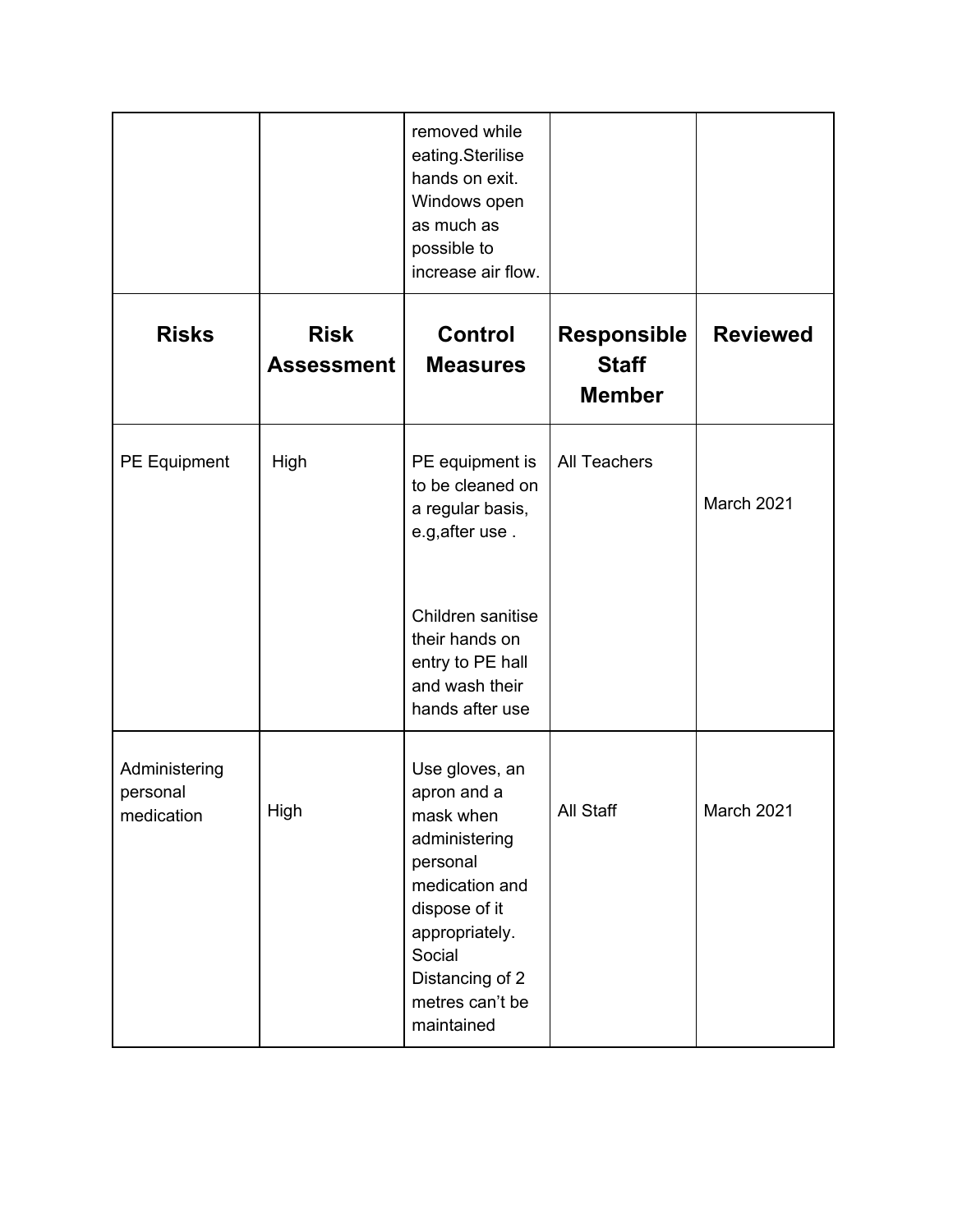| Noise from yards            | Medium | No activities on<br>back yards apart<br>from yard times<br>without<br>agreement.<br><b>Voice Amplifiers</b><br>provided to any<br>teacher who<br>requested them.                                                                                                                           | <b>All Teachers</b> | March 2021 |
|-----------------------------|--------|--------------------------------------------------------------------------------------------------------------------------------------------------------------------------------------------------------------------------------------------------------------------------------------------|---------------------|------------|
| Ventilation                 | High   | All staff<br>informed that<br>cross ventilation<br>is key. Windows<br>and internal<br>doors to be kept<br>open as much<br>as possible<br>throughout the<br>day. Rooms to<br>be aired during<br>break times.<br>Rooms to be<br>aired for at least<br>15 minutes at<br>end of school<br>day. | All Staff           | March 2021 |
| New variants of<br>Covid-19 | High   | Staff reminded<br>of protocols and<br>procedures in<br>place. Staff<br>updated<br>regularly with<br>information from<br>DES and HSE.<br>Lead Worker<br>Representative<br>and Assistant<br>Lead Worker                                                                                      | All Staff           | March 2021 |